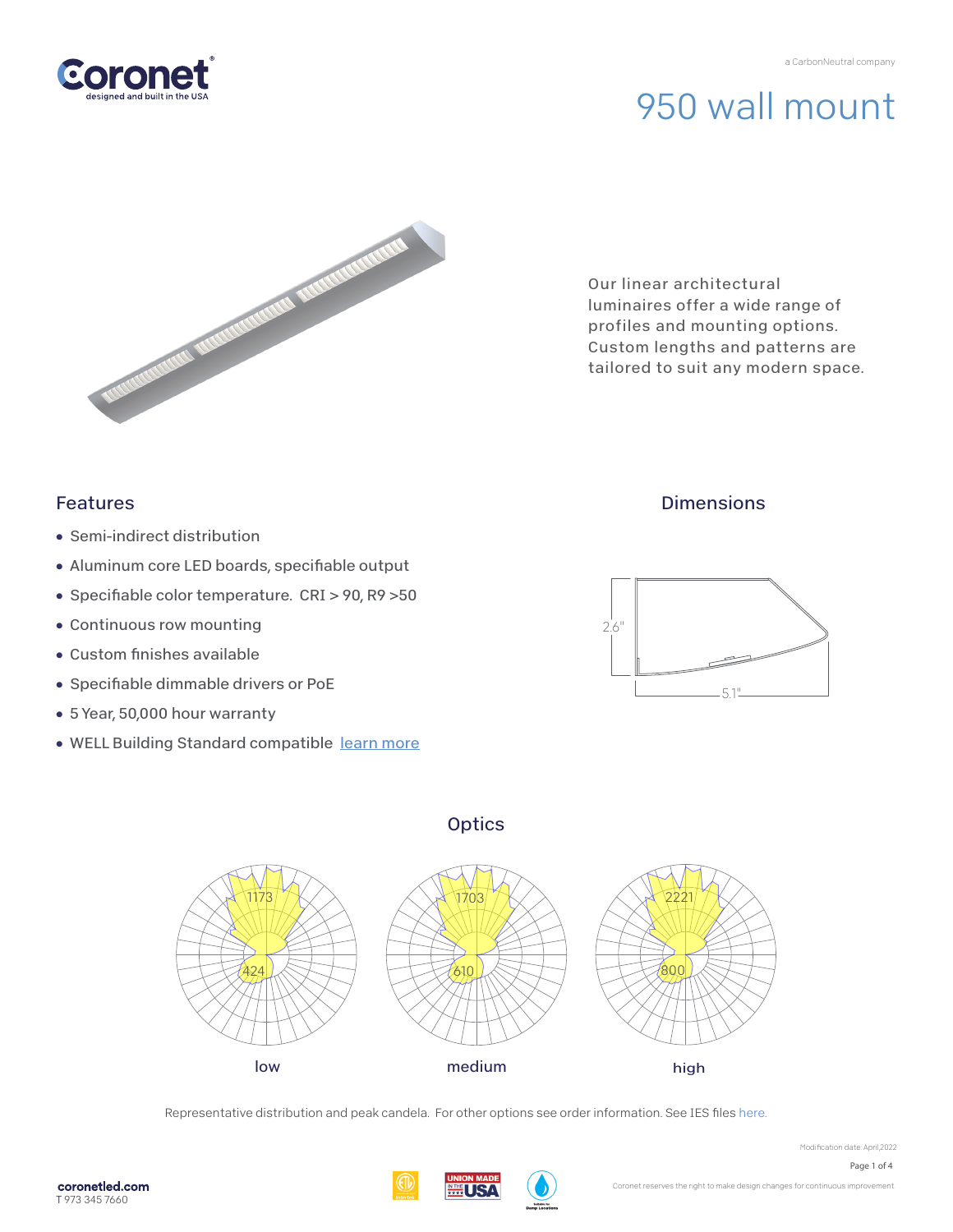

# 950 wall mount

# Ordering Information



### **Performance**

| Output <sup>1</sup> |    | Watts/ft Lumens/ft |
|---------------------|----|--------------------|
| Low                 | 10 | 1030               |
| Medium              | 15 | 1495               |
| High                | 20 | 1949               |

'Based on a typically configured 90 CRI, 3500K luminaire using one driver.

Custom outputs available. Please consult factory. For 4000K multiply by 1.05; for 3000K 0.96; for 2700K, 0.92.

### Technical Information



click [here or](https://coronetled.com/warranty-technical-info/) scan QR code

Wiring diagrams, PoE and sensor details

Modification date: April,2022





Coronet reserves the right to make design changes for continuous improvement.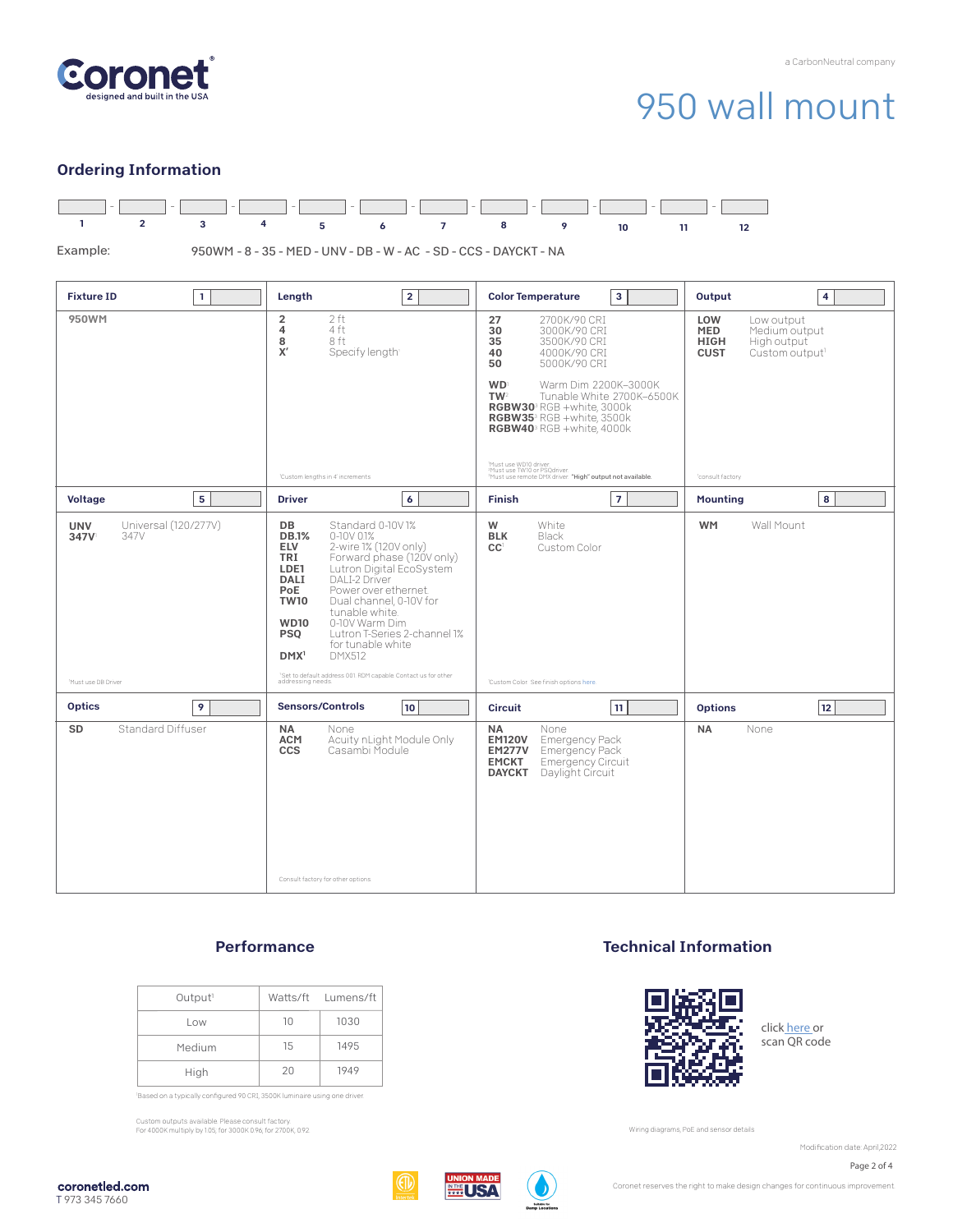

# 950 wall mount

## Drivers & Electrical

Integral drivers\* with 0-10V Dimming standard. Several other driver options available; see ordering information. \*DMX drivers are provided in remote enclosures.

## Controls

Control modules may be mounted within luminaires or remotely.

### Emergency Back-Up

For fixtures three-feet or longer, a 4W integral emergency driver may be wired to 4ft sections. 7W, 10W, and 12W drivers are also available (not all integral; consult factory). Emergency circuits for use with building generators are also available.

## PoE (Power over Ethernet)

Compatible with virtually all PoE systems including Molex Coresync, Igor, Smartengine, Platformatics, and NuLED SPICEbox. Consult Factory for systems not listed, See [here fo](https://coronetled.com/warranty-technical-info/)r more info.

### Finishes

All luminaires are finished in high quality polyester powder coating. Our standard color is white. Any RAL color may be specified.

## Weight

5 lbs per foot

### **Optics**

Acrylic overlay slots.

### Construction

Housings are cold-rolled steel.

### Joined Runs

WI ISA

Continuous rows may be specified and are comprised of multiple, factory-engineered, joined sections. Individually specified luminaires are not field joinable.



Representative joinery. For product specific details see installation guides or submittal drawings.

Modification date: April,2022